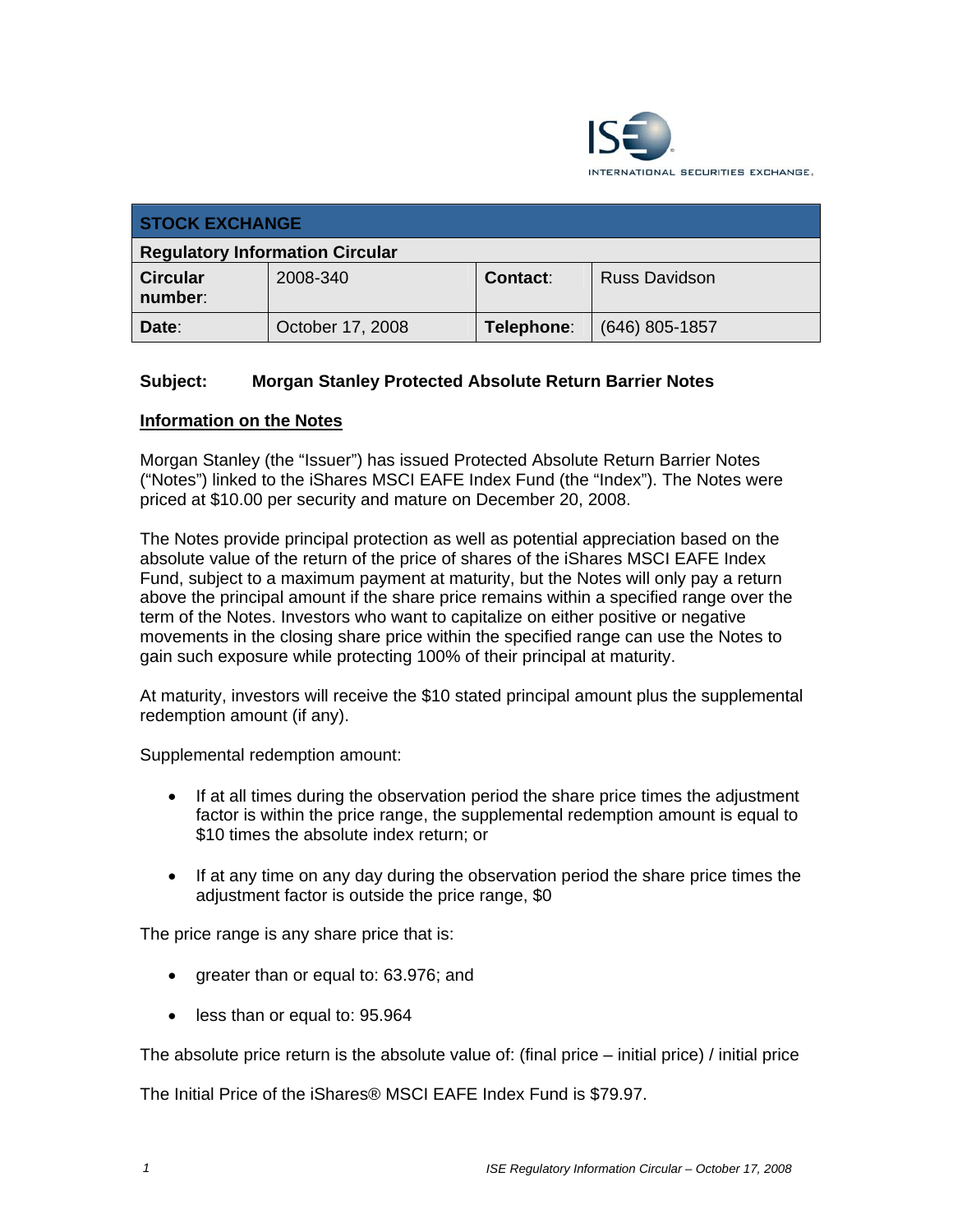The observation period is the period of regular trading hours on each trading day on which there is no market disruption event with respect to the underlying shares, beginning on, and including, the trading day following the pricing date and ending on, and including, the valuation date.

It is expected that the market value of the Notes will depend substantially on the value of Index and may be affected by a number of other interrelated factors including, among other things: the general level of interest rates, the volatility of the Index, the time remaining to maturity, the dividend yields of the stocks comprising the Index, and the credit ratings of the Issuer.

Trading in the shares on ISE is on a UTP basis and is subject to ISE equity trading rules. The shares will trade from 9:00 a.m. until 4:00 p.m. Eastern Time. Equity Electronic Access Members ("Equity EAMs") trading the shares during the Pre-Market Session are exposed to the risk of the lack of the calculation or dissemination of underlying index value or intraday indicative value ("IIV"). For certain derivative securities products, an updated underlying index value or IIV may not be calculated or publicly disseminated in the Pre-Market hours. Since the underlying index value and IIV are not calculated or widely disseminated during Pre-Market hours, an investor who is unable to calculate implied values for certain derivative securities products during Pre-Market hours may be at a disadvantage to market professionals.

Equity EAMs also should review NASD Notice to Members 03-71 for guidance on trading these products. The Notice reminds members of their obligations to: (1) conduct adequate due diligence to understand the features of the product; (2) perform a reasonable-basis suitability analysis; (3) perform customer-specific suitability analysis in connection with any recommended transactions; (4) provide a balanced disclosure of both the risks and rewards associated with the particular product, especially when selling to retail investors; (5) implement appropriate internal controls; and (6) train registered persons regarding the features, risk and suitability of these products.

**This Regulatory Information Circular is not a statutory Prospectus. Equity EAMs should consult the Trust's Registration Statement, SAI, Prospectus and the Fund's website for relevant information.**